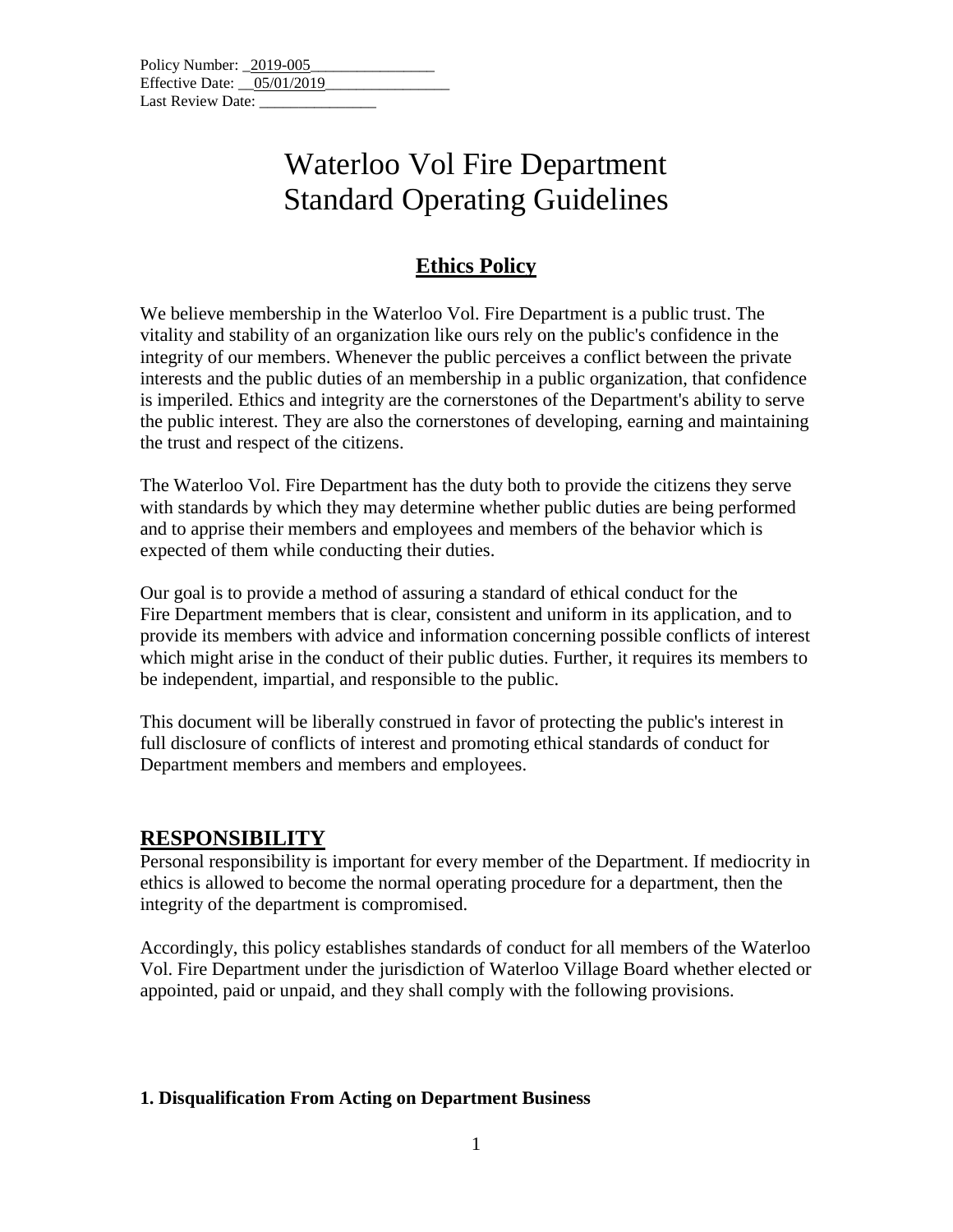a) Engage in any transaction or activity, which is, or would to a reasonable person appear to be, in conflict with or incompatible with the proper discharge of official duties, or which impairs, or would to a reasonable person appear to impair, the member's or employee's independence of judgment or action in the performance of official duties and fail to disqualify him or herself from official action in those instances where the conflict occurs;

b) Have a financial or other private interest, direct or indirect, personally or through a member of his or her immediate family, in any matter upon which the member or employee is required to act in the discharge of his or her official duties, and fail to disqualify himself or herself from acting or participating;

c) Fail to disqualify himself or herself from acting on any transaction which involves the Department and any person who is, or at any time within the preceding twelve (12) month period has been a private client of his or hers, or of his or her firm or partnership;

d) Have a financial or other private interest, direct or indirect, personally or through a member of his or her immediate family, in any contract or transaction to which the Department or any Department agency may be a party, and fails to disclose such interest to the appropriate Department authority prior to the formation of the contract or the time the Department or Department agency enters into the transaction; provided, that this paragraph shall not apply to any contract awarded through the public bid process in accordance with applicable law.

### **2. Improper Use of Official Position**

a) Use his or her official position for a purpose that is, or would to a reasonable person appear to be primarily for the private benefit of the member or employee, rather than primarily for the benefit of the Department; or to achieve a private gain or an exemption from duty or responsibility for the member or employee or any other person;

b) Use or permit the use of any person, funds, or property under his or her official control, direction, or custody, or of any Department funds or Department property, for a purpose which is, or to a reasonable person would appear to be, for other than a Department purpose; provided, that nothing will prevent the private use of Department property which is available on equal terms to the public generally, the use of Department property in accordance with municipal policy for the conduct of official Department business (such as the use of a Department vehicle), if in fact the property is used appropriately; or the use of Department property for participation of the Department or its officials in activities of associations of governments or governmental officials;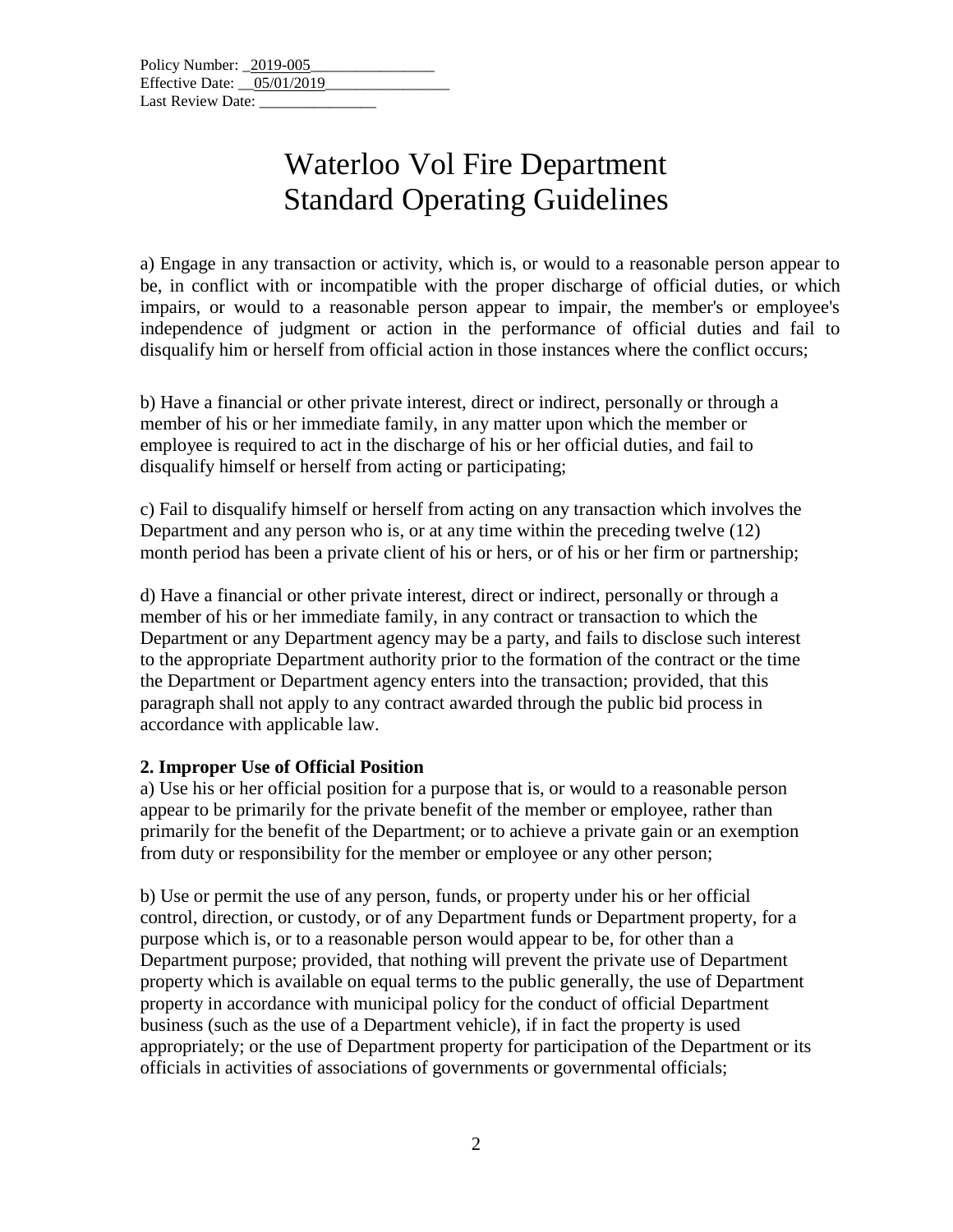c) Except in the course of official duties, assist any person in any Department transaction where such Department member or employee's assistance is, or to a reasonable person

would appear to be, enhanced by that member or employee's position with the Department; provided that this subsection; but shall not apply to: any member or employee appearing on his or her own behalf or representing himself or herself as to any matter in which he or she has a proprietary interest, if not otherwise prohibited by ordinance; Regardless of prior disclosure thereof, have a financial interest, direct or indirect, personally or through a member of his or her immediate family, in a business entity doing, or seeking to do, business with the Department, and influence or attempt to influence the selection of, or the conduct of business with, such business entity by the Department.

### **3. Accept Gifts or Loans**

Solicit or receive any retainer, gift, loan, entertainment, favor, or other thing of monetary value from any person or entity where the retainer, gift, loan, entertainment, favor, or other thing of monetary value has been solicited, or received or given or, to a reasonable person, would appear to have been solicited, received or given with intent to give or obtain special consideration or influence as to any action by such member or employee in his or her official capacity; provided, that nothing shall prohibit contributions which are solicited or received and reported in accordance with applicable law.

### **4. Disclose Privileged Information**

Disclose or use any privileged or proprietary information gained by reason of his or her official position for a purpose which is for other than a Department purpose; provided, that nothing shall prohibit the disclosure or use of information which is a matter of public knowledge, or which is available to the public on request.

#### **5. Hold Financial or Beneficial Interest in Department Transaction.**

a) Regardless of prior disclosure thereof, hold or acquire a beneficial interest, direct or indirect, personally or through a member of his or her immediate family, in any contract which, in whole or in part, is, or which may be, made by, through, or under the supervision of such member or employee or which may be made for the benefit of his or her office; or accept, directly or indirectly, any compensation, gratuity, or reward in connection with such contract from any other person or entity beneficially interested therein, in violation law.